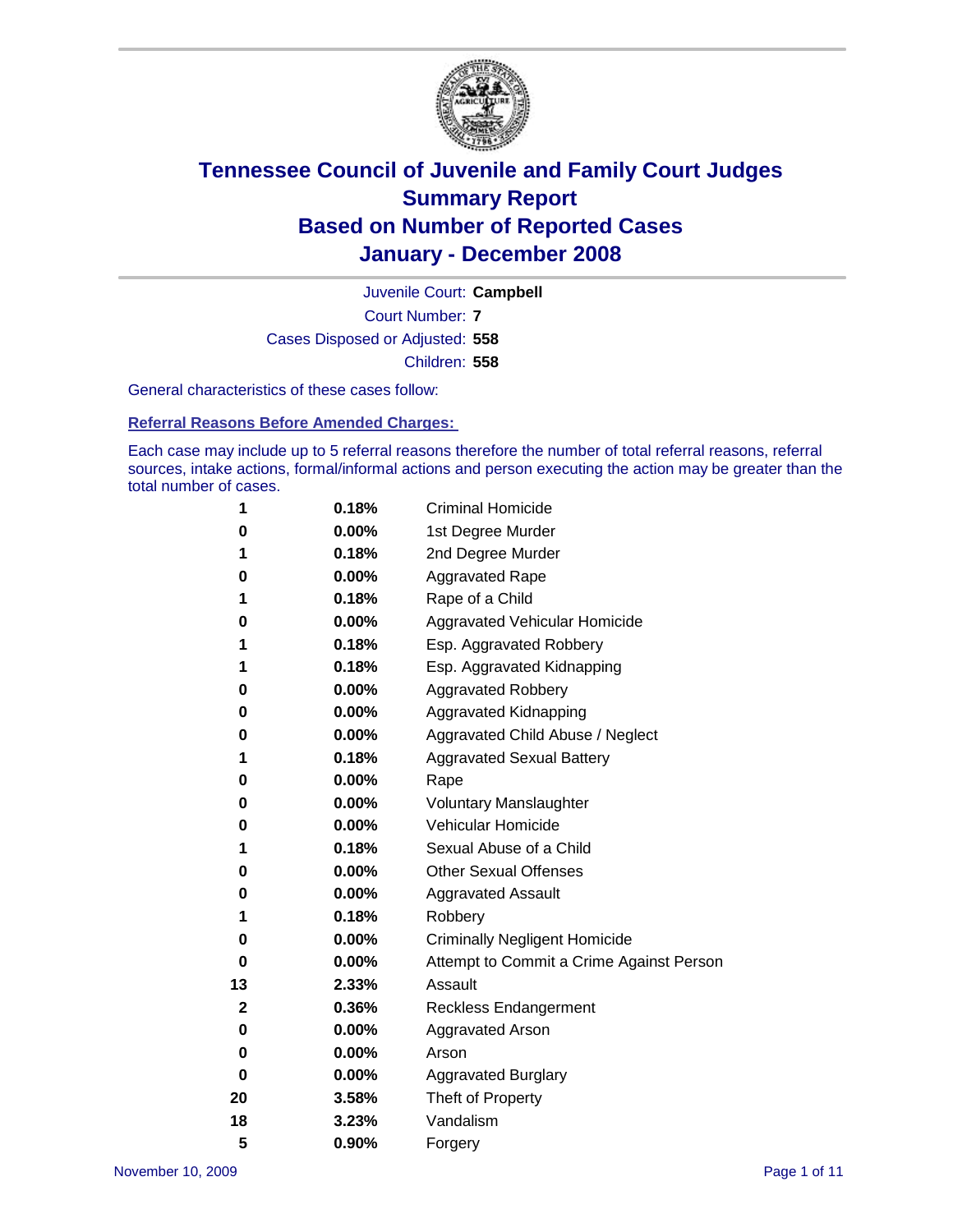

Court Number: **7** Juvenile Court: **Campbell** Cases Disposed or Adjusted: **558** Children: **558**

#### **Referral Reasons Before Amended Charges:**

Each case may include up to 5 referral reasons therefore the number of total referral reasons, referral sources, intake actions, formal/informal actions and person executing the action may be greater than the total number of cases.

| 0  | 0.00% | <b>Worthless Checks</b>                                     |
|----|-------|-------------------------------------------------------------|
| 0  | 0.00% | Illegal Possession / Fraudulent Use of Credit / Debit Cards |
| 2  | 0.36% | <b>Burglary</b>                                             |
| 3  | 0.54% | Unauthorized Use of a Vehicle                               |
| 0  | 0.00% | <b>Cruelty to Animals</b>                                   |
| 0  | 0.00% | Sale of Controlled Substances                               |
| 4  | 0.72% | <b>Other Drug Offenses</b>                                  |
| 16 | 2.87% | <b>Possession of Controlled Substances</b>                  |
| 1  | 0.18% | <b>Criminal Attempt</b>                                     |
| 1  | 0.18% | Carrying Weapons on School Property                         |
| 0  | 0.00% | Unlawful Carrying / Possession of a Weapon                  |
| 0  | 0.00% | <b>Evading Arrest</b>                                       |
| 0  | 0.00% | Escape                                                      |
| 1  | 0.18% | Driving Under Influence (DUI)                               |
| 0  | 0.00% | Possession / Consumption of Alcohol                         |
| 1  | 0.18% | Resisting Stop, Frisk, Halt, Arrest or Search               |
| 4  | 0.72% | <b>Aggravated Criminal Trespass</b>                         |
| 4  | 0.72% | Harassment                                                  |
| 1  | 0.18% | Failure to Appear                                           |
| 0  | 0.00% | Filing a False Police Report                                |
| 0  | 0.00% | Criminal Impersonation                                      |
| 3  | 0.54% | <b>Disorderly Conduct</b>                                   |
| 1  | 0.18% | <b>Criminal Trespass</b>                                    |
| 3  | 0.54% | <b>Public Intoxication</b>                                  |
| 0  | 0.00% | Gambling                                                    |
| 24 | 4.30% | Traffic                                                     |
| 0  | 0.00% | <b>Local Ordinances</b>                                     |
| 0  | 0.00% | Violation of Wildlife Regulations                           |
| 0  | 0.00% | Contempt of Court                                           |
| 4  | 0.72% | Violation of Probation                                      |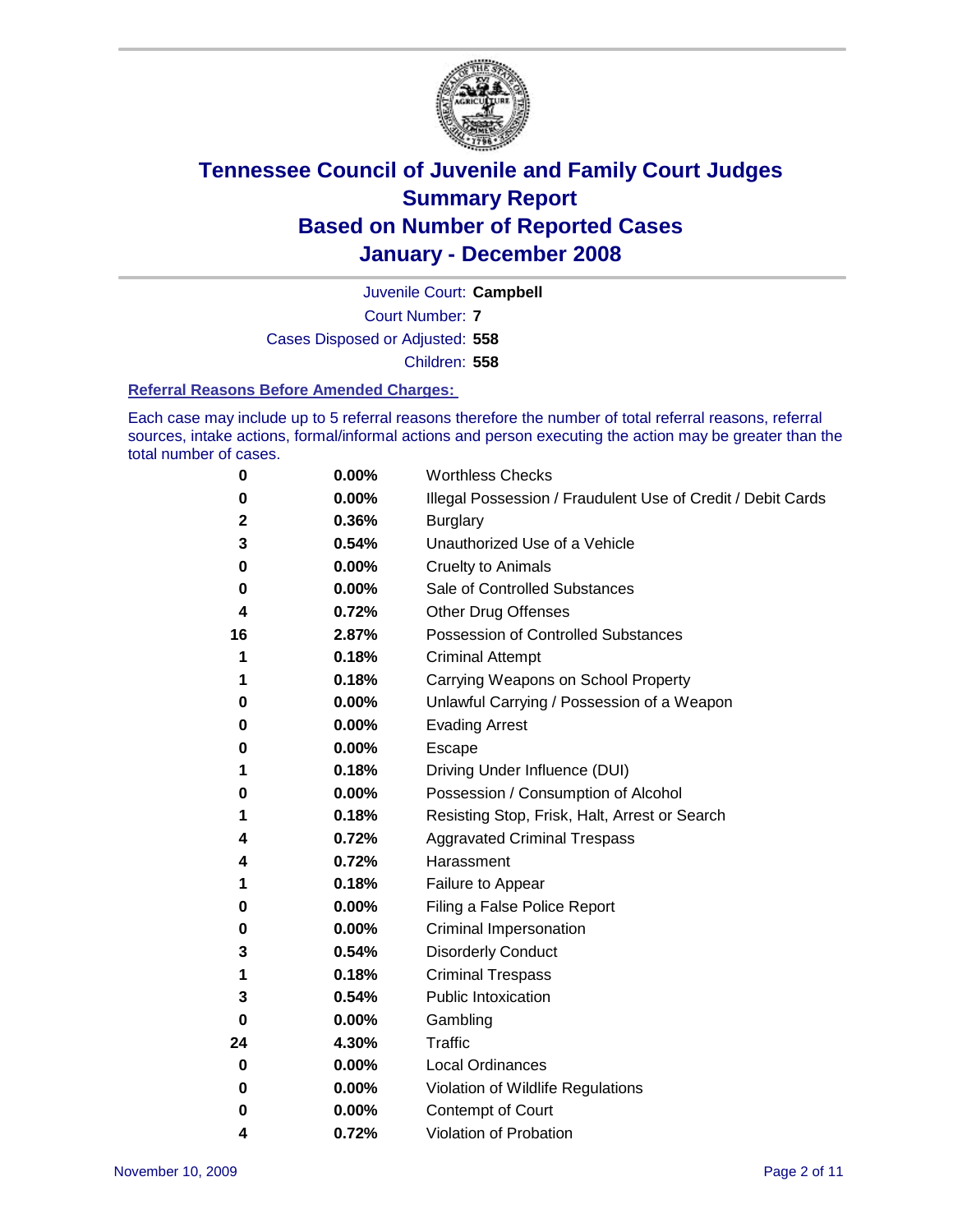

Court Number: **7** Juvenile Court: **Campbell** Cases Disposed or Adjusted: **558** Children: **558**

#### **Referral Reasons Before Amended Charges:**

Each case may include up to 5 referral reasons therefore the number of total referral reasons, referral sources, intake actions, formal/informal actions and person executing the action may be greater than the total number of cases.

| $\bf{0}$     | 0.00%    | Violation of Aftercare                 |
|--------------|----------|----------------------------------------|
| 44           | 7.89%    | <b>Unruly Behavior</b>                 |
| 112          | 20.07%   | Truancy                                |
| 3            | 0.54%    | In-State Runaway                       |
| $\bf{0}$     | $0.00\%$ | Out-of-State Runaway                   |
| 57           | 10.22%   | Possession of Tobacco Products         |
| 0            | 0.00%    | Violation of a Valid Court Order       |
| 0            | 0.00%    | Violation of Curfew                    |
| 1            | 0.18%    | Sexually Abused Child                  |
| 1            | 0.18%    | <b>Physically Abused Child</b>         |
| 42           | 7.53%    | Dependency / Neglect                   |
| 16           | 2.87%    | <b>Termination of Parental Rights</b>  |
| 0            | $0.00\%$ | <b>Violation of Pretrial Diversion</b> |
| 0            | $0.00\%$ | Violation of Informal Adjustment       |
| 18           | 3.23%    | <b>Judicial Review</b>                 |
| $\mathbf{2}$ | 0.36%    | <b>Administrative Review</b>           |
| 20           | 3.58%    | <b>Foster Care Review</b>              |
| 83           | 14.87%   | Custody                                |
| 11           | 1.97%    | Visitation                             |
| 5            | 0.90%    | Paternity / Legitimation               |
| 1            | 0.18%    | <b>Child Support</b>                   |
| 0            | $0.00\%$ | <b>Request for Medical Treatment</b>   |
| 0            | 0.00%    | <b>Consent to Marry</b>                |
| 3            | 0.54%    | Other                                  |
| 558          | 100.00%  | <b>Total Referrals</b>                 |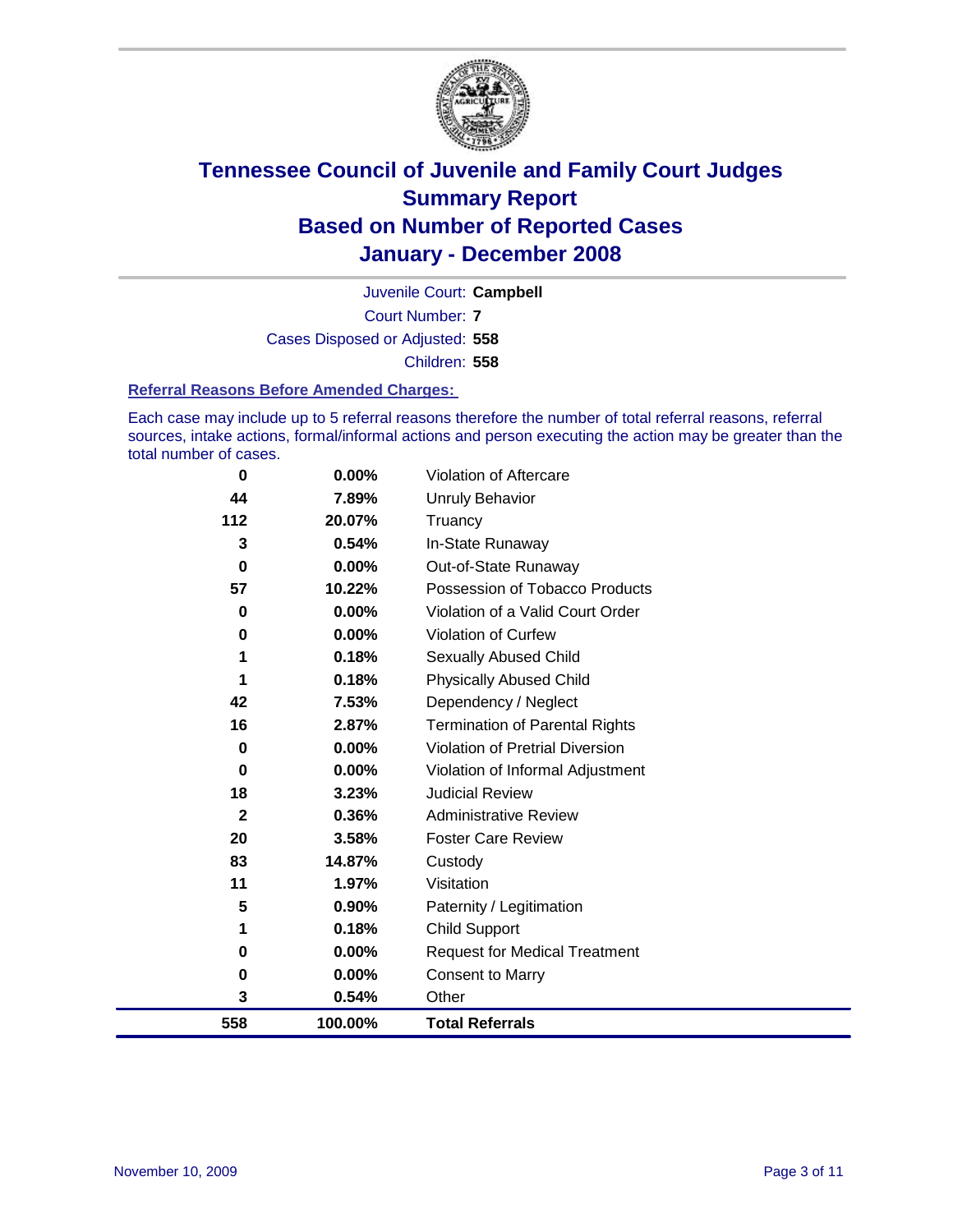

Court Number: **7** Juvenile Court: **Campbell** Cases Disposed or Adjusted: **558** Children: **558**

### **Referral Sources: 1**

| 558      | 100.00% | <b>Total Referral Sources</b>     |
|----------|---------|-----------------------------------|
| 0        | 0.00%   | Other                             |
| 0        | 0.00%   | Unknown                           |
| 0        | 0.00%   | Hospital                          |
| 0        | 0.00%   | Child & Parent                    |
| 14       | 2.51%   | Victim                            |
| 0        | 0.00%   | <b>Other Court</b>                |
| 1        | 0.18%   | Social Agency                     |
| 1        | 0.18%   | <b>Court Staff</b>                |
| $\bf{0}$ | 0.00%   | <b>District Attorney's Office</b> |
| 0        | 0.00%   | <b>Other State Department</b>     |
| 195      | 34.95%  | <b>DCS</b>                        |
| 3        | 0.54%   | <b>CSA</b>                        |
| 183      | 32.80%  | School                            |
| 0        | 0.00%   | Self                              |
| 17       | 3.05%   | Relatives                         |
| 47       | 8.42%   | Parents                           |
| 97       | 17.38%  | Law Enforcement                   |
|          |         |                                   |

### **Age of Child at Referral: 2**

|             |        | <b>Total Child Count</b> |
|-------------|--------|--------------------------|
| 0           | 0.00%  | <b>Unknown</b>           |
| $\mathbf 0$ | 0.00%  | Ages 19 and Over         |
| 85          | 15.23% | Ages 17 through 18       |
| 172         | 30.82% | Ages 15 through 16       |
| 113         | 20.25% | Ages 13 through 14       |
| 46          | 8.24%  | Ages 11 through 12       |
| 142         | 25.45% | Ages 10 and Under        |
|             |        | 558<br>100.00%           |

<sup>1</sup> If different than number of Referral Reasons (558), verify accuracy of your court's data.

<sup>2</sup> One child could be counted in multiple categories, verify accuracy of your court's data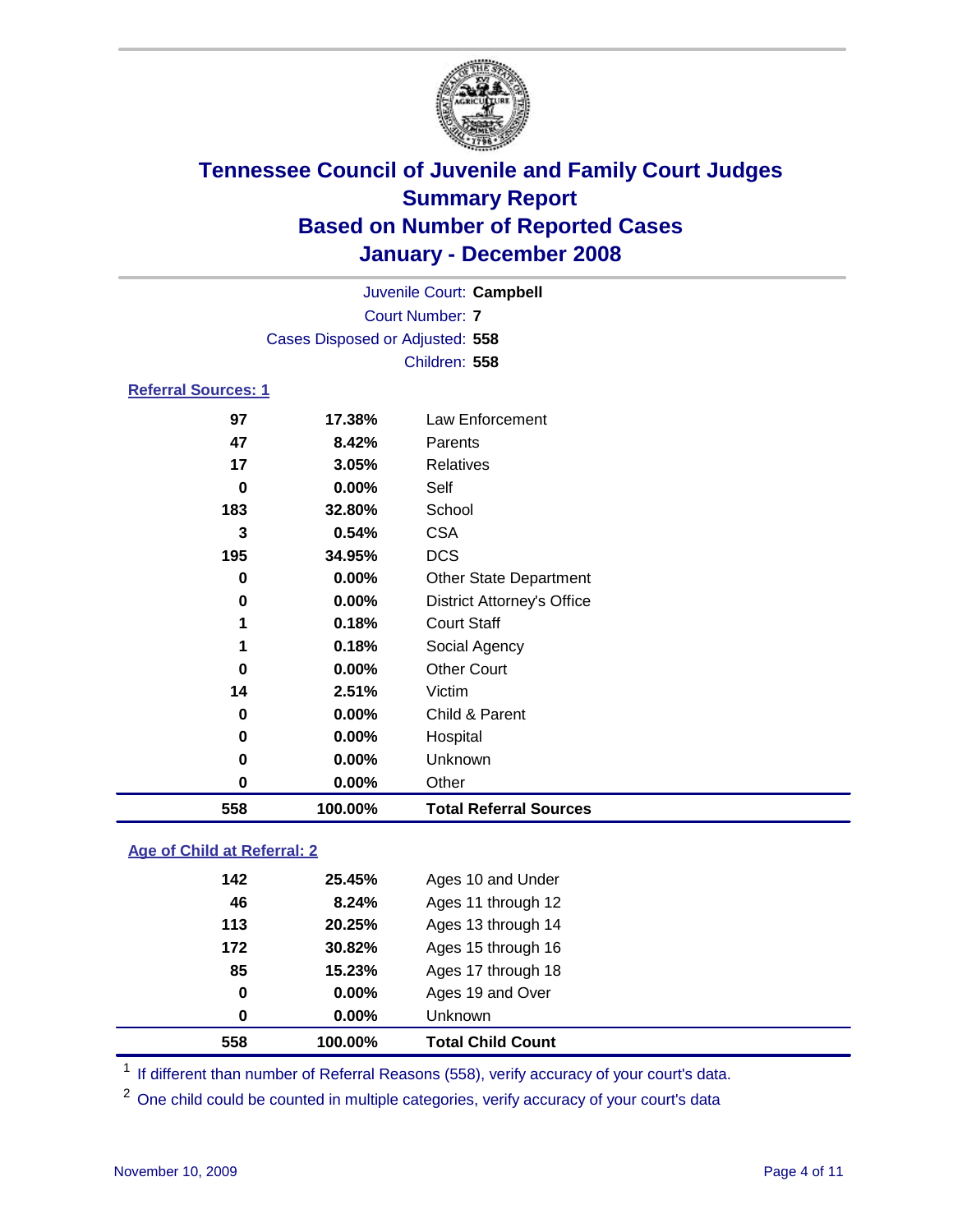

| Juvenile Court: Campbell                |                                 |                          |  |  |  |
|-----------------------------------------|---------------------------------|--------------------------|--|--|--|
| <b>Court Number: 7</b>                  |                                 |                          |  |  |  |
|                                         | Cases Disposed or Adjusted: 558 |                          |  |  |  |
|                                         | Children: 558                   |                          |  |  |  |
| Sex of Child: 1                         |                                 |                          |  |  |  |
| 348                                     | 62.37%                          | Male                     |  |  |  |
| 210                                     | 37.63%                          | Female                   |  |  |  |
| $\mathbf 0$                             | 0.00%                           | Unknown                  |  |  |  |
| 558                                     | 100.00%                         | <b>Total Child Count</b> |  |  |  |
| Race of Child: 1                        |                                 |                          |  |  |  |
| 553                                     | 99.10%                          | White                    |  |  |  |
| 5                                       | 0.90%                           | African American         |  |  |  |
| $\bf{0}$                                | 0.00%                           | Native American          |  |  |  |
| $\bf{0}$                                | 0.00%                           | Asian                    |  |  |  |
| $\bf{0}$                                | 0.00%                           | Mixed                    |  |  |  |
| $\bf{0}$                                | 0.00%                           | Unknown                  |  |  |  |
| 558                                     | 100.00%                         | <b>Total Child Count</b> |  |  |  |
| <b>Hispanic Origin: 1</b>               |                                 |                          |  |  |  |
| 9                                       | 1.61%                           | Yes                      |  |  |  |
| 549                                     | 98.39%                          | No                       |  |  |  |
| $\mathbf 0$                             | 0.00%                           | Unknown                  |  |  |  |
| 558                                     | 100.00%                         | <b>Total Child Count</b> |  |  |  |
| <b>School Enrollment of Children: 1</b> |                                 |                          |  |  |  |
| 484                                     | 86.74%                          | Yes                      |  |  |  |
| 64                                      | 11.47%                          | <b>No</b>                |  |  |  |
| 10                                      | 1.79%                           | Unknown                  |  |  |  |
| 558                                     | 100.00%                         | <b>Total Child Count</b> |  |  |  |

One child could be counted in multiple categories, verify accuracy of your court's data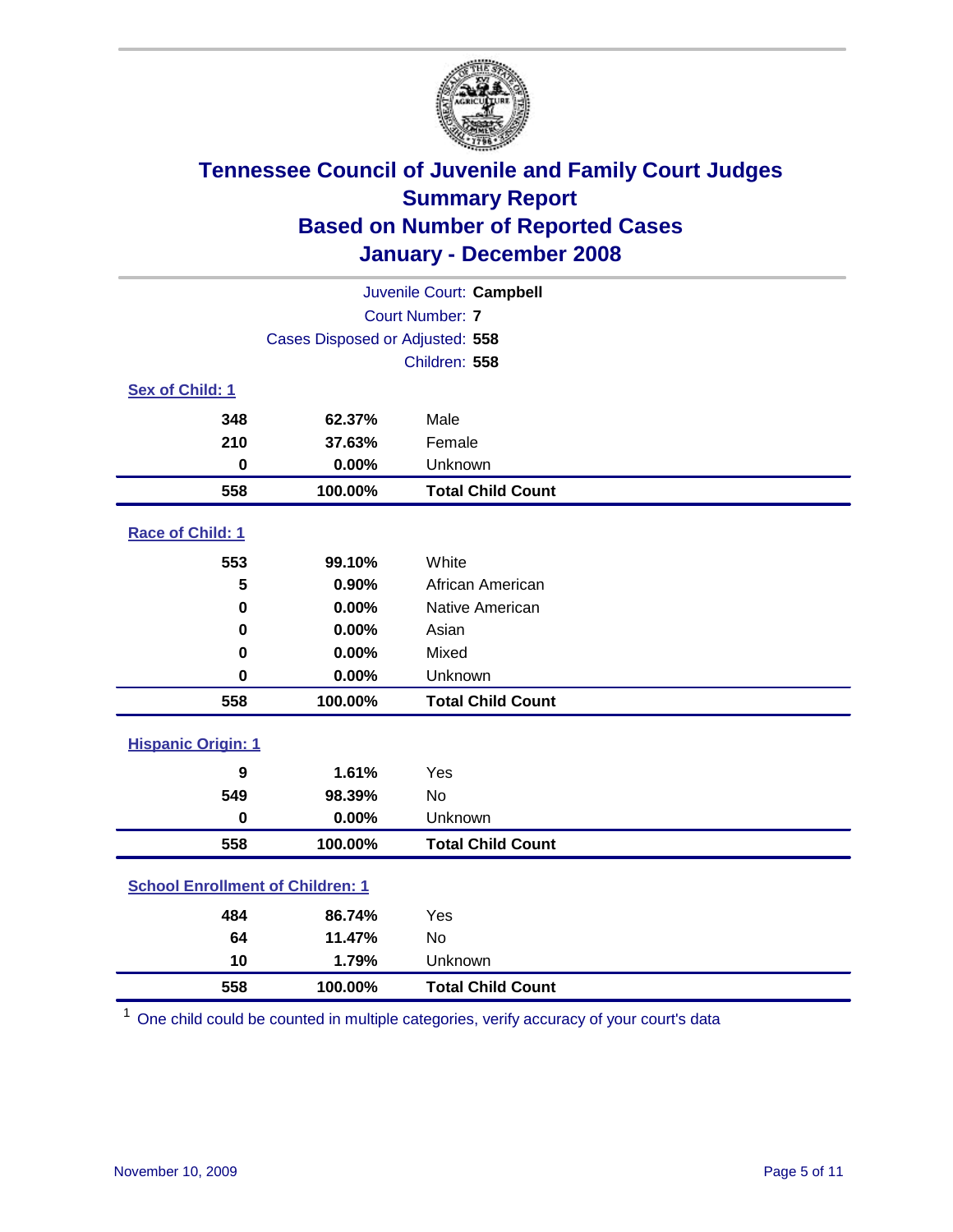

Court Number: **7** Juvenile Court: **Campbell** Cases Disposed or Adjusted: **558** Children: **558**

#### **Living Arrangement of Child at Time of Referral: 1**

| 558 | 100.00%  | <b>Total Child Count</b>     |
|-----|----------|------------------------------|
| 0   | $0.00\%$ | Other                        |
| 0   | $0.00\%$ | Unknown                      |
| 0   | $0.00\%$ | Independent                  |
| 1   | 0.18%    | In an Institution            |
| 6   | 1.08%    | In a Residential Center      |
| 1   | 0.18%    | In a Group Home              |
| 74  | 13.26%   | With Foster Family           |
| 14  | 2.51%    | With Adoptive Parents        |
| 63  | 11.29%   | <b>With Relatives</b>        |
| 25  | 4.48%    | <b>With Father</b>           |
| 213 | 38.17%   | With Mother                  |
| 7   | 1.25%    | With Mother and Stepfather   |
| 7   | 1.25%    | With Father and Stepmother   |
| 147 | 26.34%   | With Both Biological Parents |
|     |          |                              |

#### **Type of Detention: 2**

| 558 | 100.00%       | <b>Total Detention Count</b> |  |
|-----|---------------|------------------------------|--|
|     | 0.00%<br>0    | Other                        |  |
| 556 | 99.64%        | Does Not Apply               |  |
|     | 0<br>0.00%    | Unknown                      |  |
|     | 0.18%<br>1    | <b>Psychiatric Hospital</b>  |  |
|     | 0<br>0.00%    | Jail - No Separation         |  |
|     | 0<br>$0.00\%$ | Jail - Partial Separation    |  |
|     | $0.00\%$<br>0 | Jail - Complete Separation   |  |
|     | 0.18%<br>1    | Juvenile Detention Facility  |  |
|     | 0<br>$0.00\%$ | Non-Secure Placement         |  |
|     |               |                              |  |

<sup>1</sup> One child could be counted in multiple categories, verify accuracy of your court's data

<sup>2</sup> If different than number of Cases (558) verify accuracy of your court's data.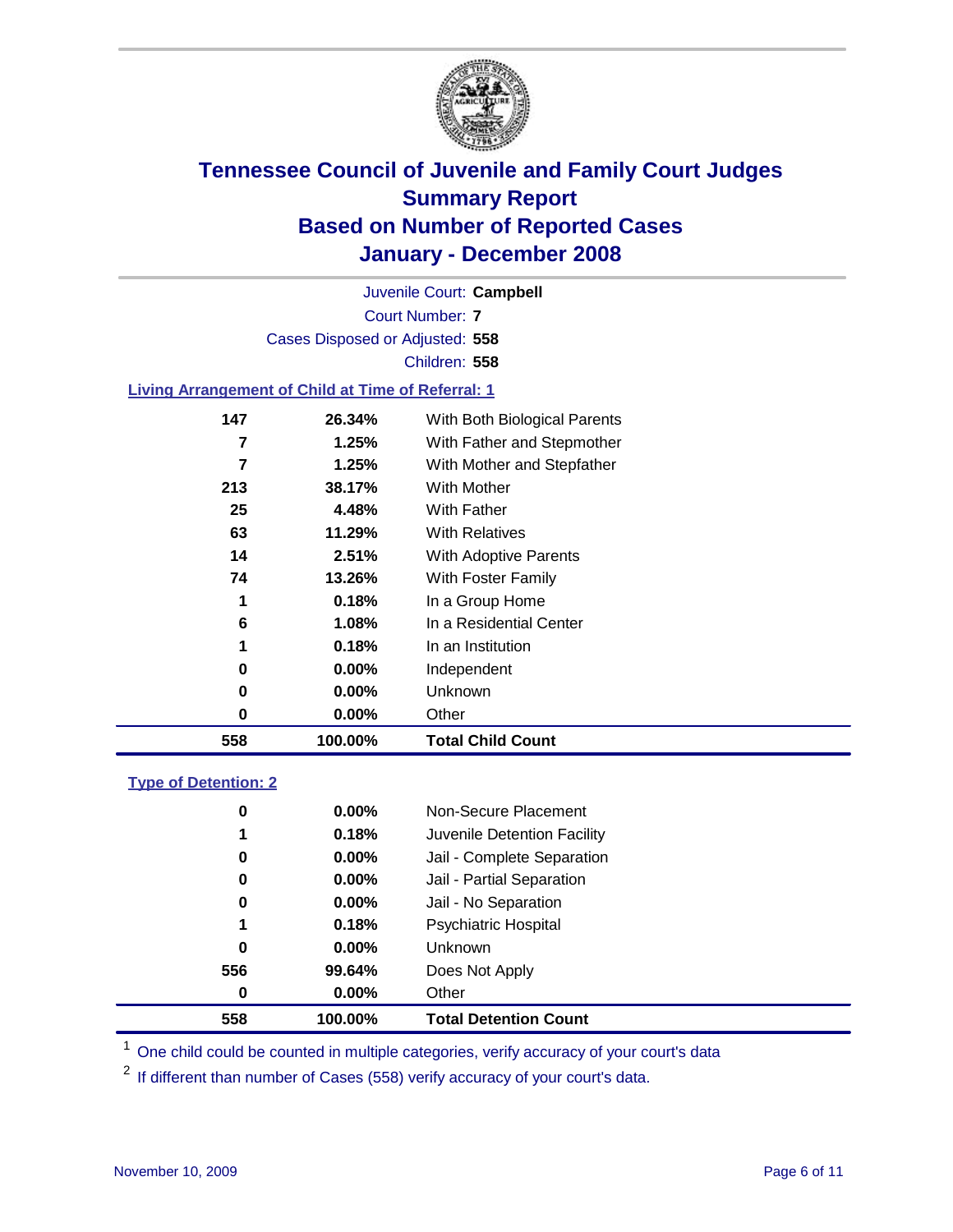

|                                                    | Juvenile Court: Campbell        |                                      |  |  |  |  |
|----------------------------------------------------|---------------------------------|--------------------------------------|--|--|--|--|
|                                                    | <b>Court Number: 7</b>          |                                      |  |  |  |  |
|                                                    | Cases Disposed or Adjusted: 558 |                                      |  |  |  |  |
|                                                    | Children: 558                   |                                      |  |  |  |  |
| <b>Placement After Secure Detention Hearing: 1</b> |                                 |                                      |  |  |  |  |
| 0                                                  | 0.00%                           | Returned to Prior Living Arrangement |  |  |  |  |
| 0                                                  | 0.00%                           | Juvenile Detention Facility          |  |  |  |  |
| 0                                                  | 0.00%                           | Jail                                 |  |  |  |  |
| 0                                                  | 0.00%                           | Shelter / Group Home                 |  |  |  |  |
| 0                                                  | 0.00%                           | <b>Foster Family Home</b>            |  |  |  |  |
| $\mathbf{2}$                                       | 0.36%                           | Psychiatric Hospital                 |  |  |  |  |
| 0                                                  | 0.00%                           | Unknown                              |  |  |  |  |
| 556                                                | 99.64%                          | Does Not Apply                       |  |  |  |  |
| 0                                                  | 0.00%                           | Other                                |  |  |  |  |
| 558                                                | 100.00%                         | <b>Total Placement Count</b>         |  |  |  |  |
|                                                    |                                 |                                      |  |  |  |  |
|                                                    |                                 |                                      |  |  |  |  |
| <b>Intake Actions: 2</b><br>539                    | 96.59%                          | <b>Petition Filed</b>                |  |  |  |  |
| 1                                                  | 0.18%                           | <b>Motion Filed</b>                  |  |  |  |  |
| 18                                                 | 3.23%                           | <b>Citation Processed</b>            |  |  |  |  |
| 0                                                  | 0.00%                           | Notification of Paternity Processed  |  |  |  |  |
| 0                                                  | 0.00%                           | Scheduling of Judicial Review        |  |  |  |  |
| 0                                                  | 0.00%                           | Scheduling of Administrative Review  |  |  |  |  |
| 0                                                  | 0.00%                           | Scheduling of Foster Care Review     |  |  |  |  |
| 0                                                  | 0.00%                           | Unknown                              |  |  |  |  |
| 0                                                  | 0.00%                           | Does Not Apply                       |  |  |  |  |
| 0                                                  | 0.00%                           | Other                                |  |  |  |  |

<sup>1</sup> If different than number of Cases (558) verify accuracy of your court's data.

<sup>2</sup> If different than number of Referral Reasons (558), verify accuracy of your court's data.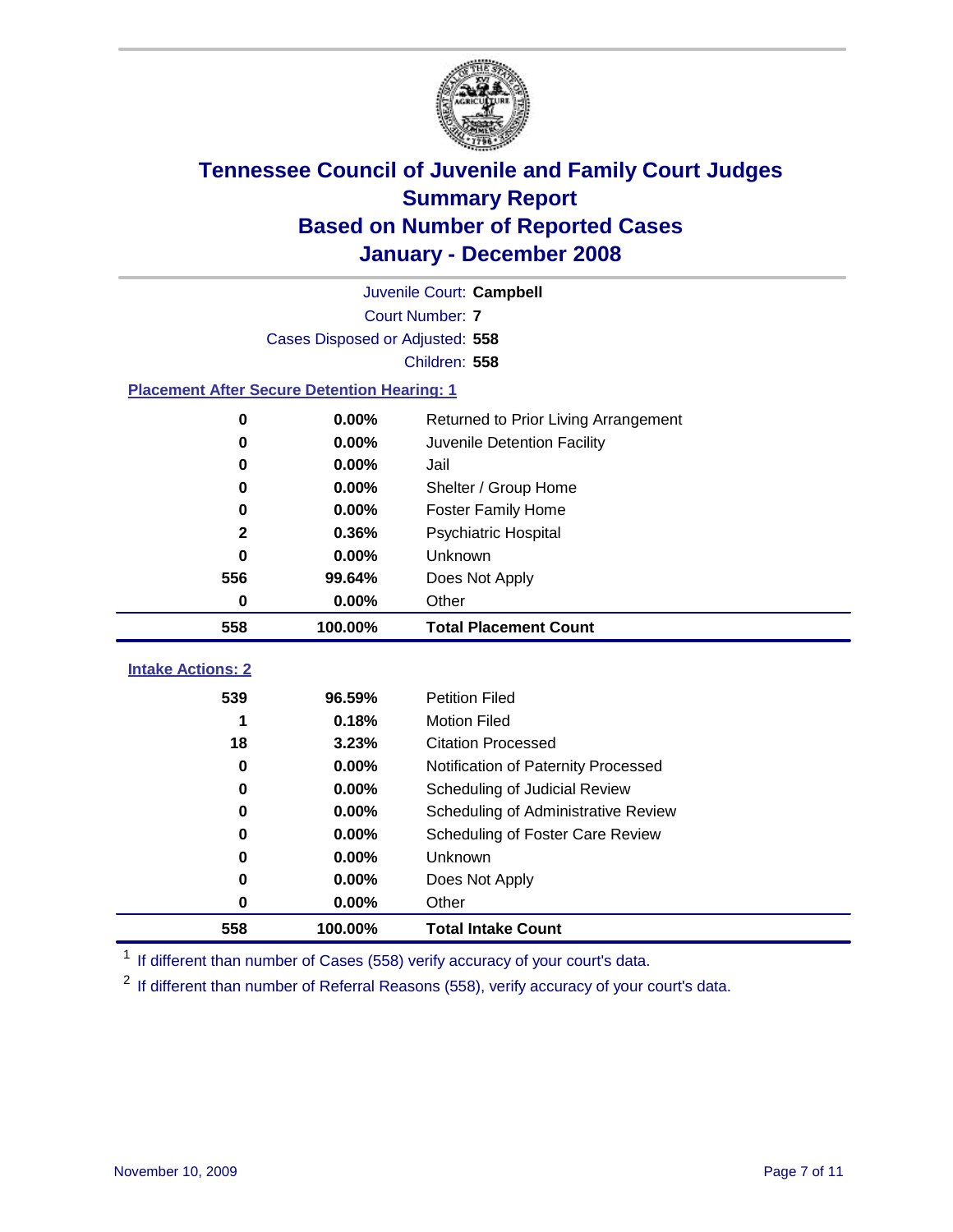

Court Number: **7** Juvenile Court: **Campbell** Cases Disposed or Adjusted: **558** Children: **558**

### **Last Grade Completed by Child: 1**

| 61          | 10.93%   | Too Young for School         |
|-------------|----------|------------------------------|
| $\pmb{0}$   | $0.00\%$ | Preschool                    |
| 3           | 0.54%    | Kindergarten                 |
| 23          | 4.12%    | 1st Grade                    |
| 18          | 3.23%    | 2nd Grade                    |
| 16          | 2.87%    | 3rd Grade                    |
| 26          | 4.66%    | 4th Grade                    |
| 10          | 1.79%    | 5th Grade                    |
| 19          | 3.41%    | 6th Grade                    |
| 36          | 6.45%    | 7th Grade                    |
| 69          | 12.37%   | 8th Grade                    |
| 68          | 12.19%   | 9th Grade                    |
| 131         | 23.48%   | 10th Grade                   |
| 52          | 9.32%    | 11th Grade                   |
| $\mathbf 2$ | 0.36%    | 12th Grade                   |
| $\bf{0}$    | 0.00%    | Non-Graded Special Ed        |
| 10          | 1.79%    | <b>GED</b>                   |
| 1           | 0.18%    | Graduated                    |
| $\bf{0}$    | 0.00%    | <b>Never Attended School</b> |
| 11          | 1.97%    | Unknown                      |
| $\mathbf 2$ | 0.36%    | Other                        |
| 558         | 100.00%  | <b>Total Child Count</b>     |

### **Enrolled in Special Education: 1**

<sup>1</sup> One child could be counted in multiple categories, verify accuracy of your court's data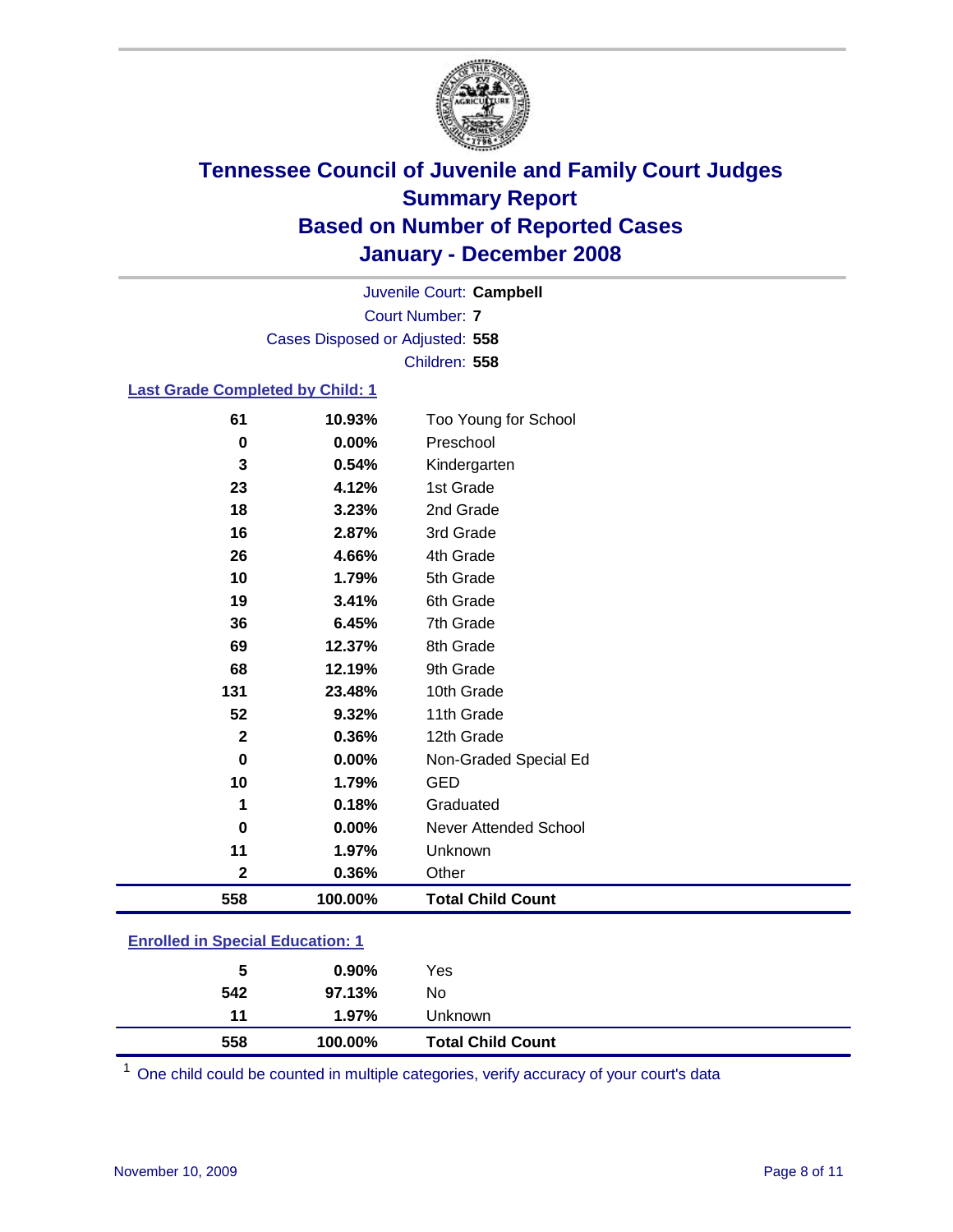

| Juvenile Court: Campbell     |                                 |                           |  |  |  |
|------------------------------|---------------------------------|---------------------------|--|--|--|
|                              | Court Number: 7                 |                           |  |  |  |
|                              | Cases Disposed or Adjusted: 558 |                           |  |  |  |
|                              | Children: 558                   |                           |  |  |  |
| <b>Action Executed By: 1</b> |                                 |                           |  |  |  |
| 490                          | 87.81%                          | Judge                     |  |  |  |
| 0                            | $0.00\%$                        | Referee                   |  |  |  |
| 68                           | 12.19%                          | <b>YSO</b>                |  |  |  |
| 0                            | $0.00\%$                        | Other                     |  |  |  |
| 0                            | $0.00\%$                        | Unknown                   |  |  |  |
| 558                          | 100.00%                         | <b>Total Action Count</b> |  |  |  |

### **Formal / Informal Actions: 1**

| 95           | 17.03%   | <b>Dismissed</b>                                 |
|--------------|----------|--------------------------------------------------|
| 4            | 0.72%    | Retired / Nolle Prosequi                         |
| 66           | 11.83%   | <b>Complaint Substantiated Delinquent</b>        |
| 94           | 16.85%   | <b>Complaint Substantiated Status Offender</b>   |
| 140          | 25.09%   | <b>Complaint Substantiated Dependent/Neglect</b> |
| 0            | 0.00%    | <b>Complaint Substantiated Abused</b>            |
| 0            | 0.00%    | <b>Complaint Substantiated Mentally III</b>      |
| 68           | 12.19%   | Informal Adjustment                              |
| 1            | 0.18%    | <b>Pretrial Diversion</b>                        |
| 0            | 0.00%    | <b>Transfer to Adult Court Hearing</b>           |
| 0            | $0.00\%$ | Charges Cleared by Transfer to Adult Court       |
| 4            | 0.72%    | Special Proceeding                               |
| 55           | 9.86%    | <b>Review Concluded</b>                          |
| 29           | 5.20%    | Case Held Open                                   |
| $\mathbf{2}$ | 0.36%    | Other                                            |
| 0            | 0.00%    | <b>Unknown</b>                                   |
| 558          | 100.00%  | <b>Total Action Count</b>                        |

<sup>1</sup> If different than number of Referral Reasons (558), verify accuracy of your court's data.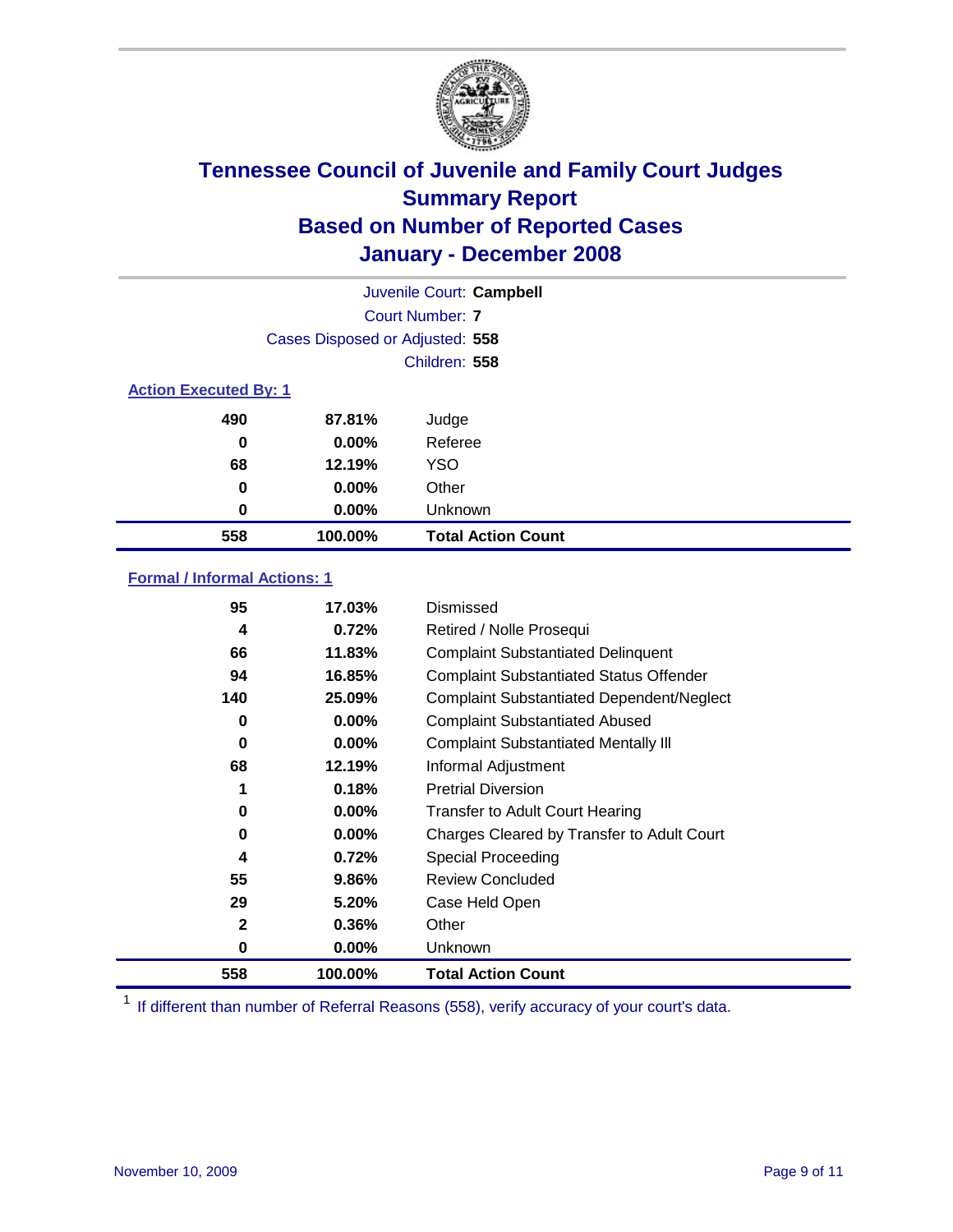

|                       |                                 | Juvenile Court: Campbell                              |
|-----------------------|---------------------------------|-------------------------------------------------------|
|                       |                                 | <b>Court Number: 7</b>                                |
|                       | Cases Disposed or Adjusted: 558 |                                                       |
|                       |                                 | Children: 558                                         |
| <b>Case Outcomes:</b> |                                 | There can be multiple outcomes for one child or case. |
| 94                    | 16.70%                          | <b>Case Dismissed</b>                                 |
| 5                     | 0.89%                           | Case Retired or Nolle Prosequi                        |
| 0                     | 0.00%                           | Warned / Counseled                                    |
| 32                    | 5.68%                           | <b>Held Open For Review</b>                           |
| 23                    | 4.09%                           | Supervision / Probation to Juvenile Court             |
| 3                     | 0.53%                           | <b>Probation to Parents</b>                           |
| 78                    | 13.85%                          | Referral to Another Entity for Supervision / Service  |
| 10                    | 1.78%                           | Referred for Mental Health Counseling                 |
| 6                     | 1.07%                           | Referred for Alcohol and Drug Counseling              |
| 0                     | 0.00%                           | <b>Referred to Alternative School</b>                 |
| 0                     | 0.00%                           | Referred to Private Child Agency                      |
| 7                     | 1.24%                           | Referred to Defensive Driving School                  |
| 0                     | 0.00%                           | Referred to Alcohol Safety School                     |
| 0                     | 0.00%                           | Referred to Juvenile Court Education-Based Program    |
| 0                     | 0.00%                           | Driver's License Held Informally                      |
| 0                     | 0.00%                           | <b>Voluntary Placement with DMHMR</b>                 |
| 0                     | 0.00%                           | <b>Private Mental Health Placement</b>                |
| 0                     | 0.00%                           | <b>Private MR Placement</b>                           |
| 1                     | 0.18%                           | Placement with City/County Agency/Facility            |
| 0                     | 0.00%                           | Placement with Relative / Other Individual            |
| 27                    | 4.80%                           | Fine                                                  |
| 55                    | 9.77%                           | <b>Public Service</b>                                 |
| 8                     | 1.42%                           | Restitution                                           |
| 0                     | 0.00%                           | <b>Runaway Returned</b>                               |
| 9                     | 1.60%                           | No Contact Order                                      |
| 0                     | $0.00\%$                        | Injunction Other than No Contact Order                |
| 0                     | 0.00%                           | <b>House Arrest</b>                                   |
| 0                     | 0.00%                           | <b>Court Defined Curfew</b>                           |
| 2                     | 0.36%                           | Dismissed from Informal Adjustment                    |
| 0                     | 0.00%                           | <b>Dismissed from Pretrial Diversion</b>              |
| 1                     | 0.18%                           | <b>Released from Probation</b>                        |
| 0                     | 0.00%                           | <b>Transferred to Adult Court</b>                     |
| 0                     | 0.00%                           | <b>DMHMR Involuntary Commitment</b>                   |